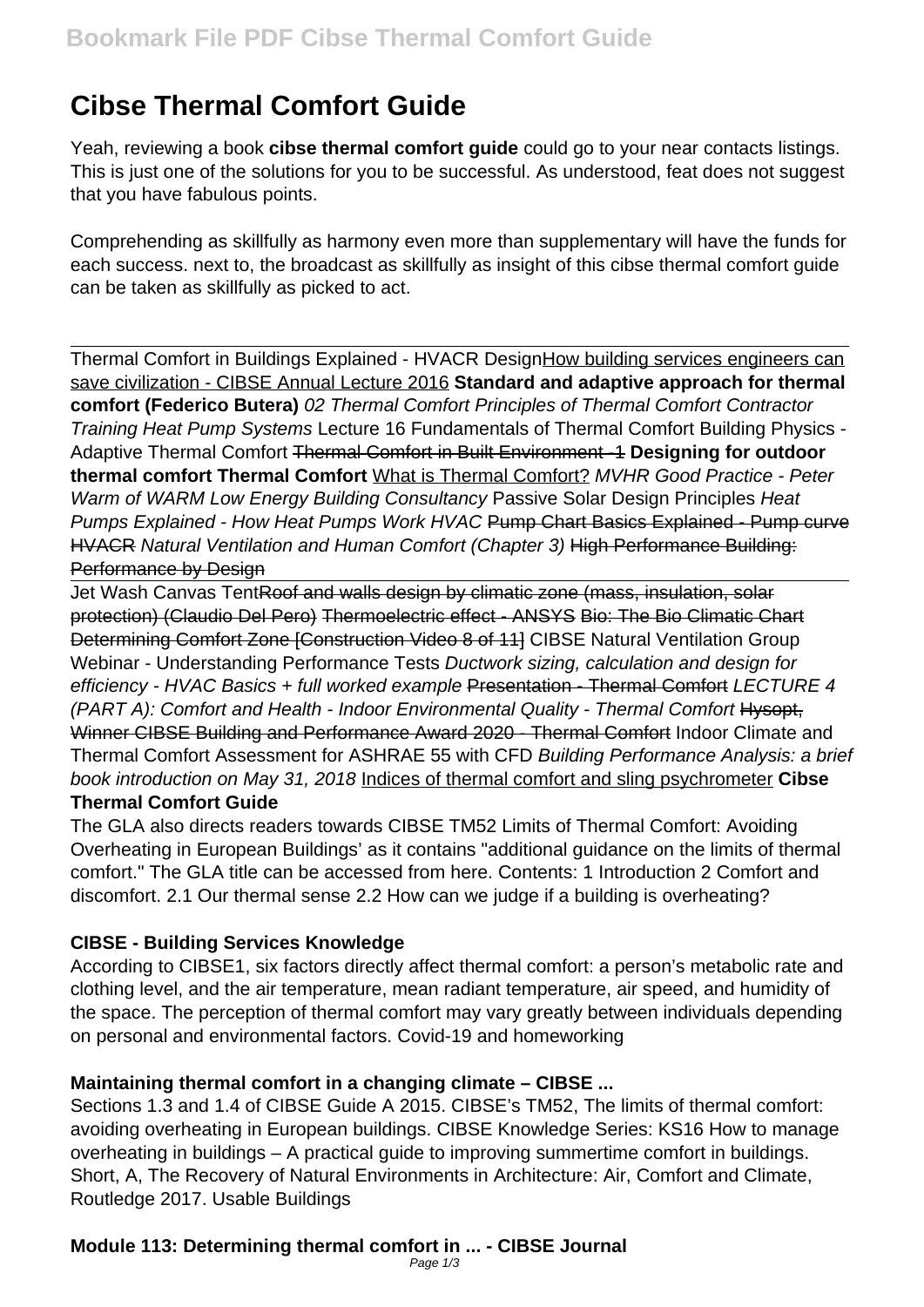In the first instance consider: Relaxation of formal office dress to encourage individual adaptation to conditions Individual control over the thermal environment where practicable, such as by opening windows, using blinds or moving... Flexible working so people can work at more comfortable times ...

### **CIBSE - Building Services Knowledge**

Fast and accurate CIBSE TM52 thermal comfort analysis at a competitive price. Comprehensive advice and support to ensure you arrive at the most economic and feasible solution to achieve compliance. CIBSE TM52 reports can be used to aid building design, gain credits under BREEAM, support Planning applications, and satisfy industry requirements: such as for education or healthcare buildings.

## **CIBSE TM52 Thermal Comfort Analysis - Energytest**

Detailed guidance on the environmental criteria for design can be found in CIBSE Guide A, chapter 1(1). This publication provides an introduction to the subject of comfort: Sections 2–4 explain the basic principles governing thermal, visual and acoustic comfort, covering key factors and the main design criteria.

## **CIBSE - Building Services Knowledge**

Overall, the study shows that the use of passive strategies can help attain adaptive thermal comfort in central London office buildings. While the temperatures achieved don't reach the established optimum for productivity of occupants, the results suggest a different approach to thermal comfort and productivity might be necessary for free-running buildings.

## **In control – thermal comfort and productivity – CIBSE Journal**

For thermal wheels (or rotary heat exchangers), CIBSE says there may be a risk of air leakage and moisture transfer between supply and exhaust air streams. A higher pressure on the extract side of the thermal wheel can cause air leakage to the supply flow, particularly in poor installations, so CIBSE recommends that the thermal wheel be bypassed.

# **CIBSE's guidance on ventilation during Covid-19 – CIBSE ...**

edition of CIBSE Guide A: Environmental Design. It is the premier UK technical reference source for designers and installers of ... • Comfort • Thermal environment, defining variables and looking at the 6 basic variables • Models of thermal comfort – adaptive and PMV. How they are derived,

### **Guide A: Environmental Design - CIBSE**

The CIBSE Guides offer comprehensive technical guidance on key areas of building services engineering. The current set of Guides is listed below (click the titles for full details). The Guides can be freely downloaded by CIBSE members or ordered as a hard copy. PDF or hard copy versions can also be purchased by non-members.

### **CIBSE - CIBSE Guides**

CIBSE Guide 2015 aims to define the main criteria for design in terms of comfort and health, and to set out appropriate internal and external design conditions. Under the chairmanship of Derrick Braham, Guide A describes a logical process for engineers to deliver comfortable, productive, and low environmental impact buildings, while considering the consequences of climate change.

# **Guide A – CIBSE's essential guide to environmental design ...**